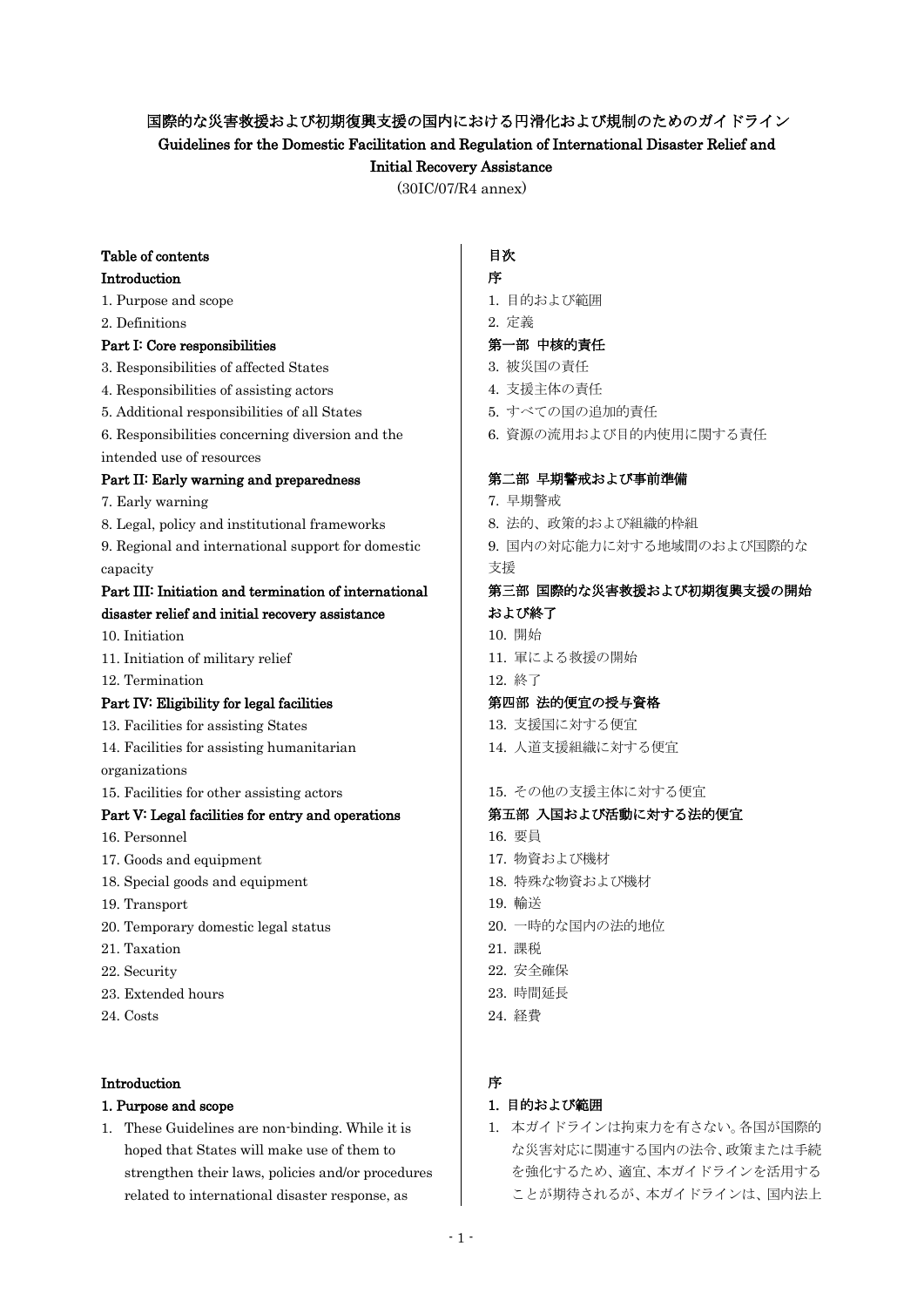appropriate, the Guidelines do not have a direct effect on any existing rights or obligations under domestic law.

- 2. They draw from many existing international instruments, including United Nations General Assembly Resolutions 46/182 of 1991 and 57/150 of 2002, the Measures to Expedite International Relief of 1977 and the Hyogo Framework for Action of 2005.
- 3. Their purpose is to contribute to national legal preparedness by providing guidance to States interested in improving their domestic legal, policy and institutional frameworks concerning international disaster relief and initial recovery assistance. While affirming the principal role of domestic authorities and actors, they recommend minimum legal facilities to be provided to assisting States and to assisting humanitarian organizations that are willing and able to comply with minimum standards of coordination, quality and accountability. It is hoped that the use of these Guidelines will enhance the quality and efficiency of international disaster relief and initial recovery assistance in order to better serve disaster-affected communities.
- 4. These Guidelines are not intended to apply to situations of armed conflict or disasters that occur during armed conflicts, or to imply changes in any rules governing relief in those contexts. They are also not intended to recommend any changes to, or affect the meaning or implementation of, any existing international law or agreements, including but not limited to:
	- a. International humanitarian, human rights and refugee law;
	- b. The legal personality and status of States, inter-governmental organizations, the International Federation of Red Cross and Red Crescent Societies (International Federation) and the International Committee of the Red Cross (ICRC);
	- c. International law related to privileges and immunities;
	- d. The Statutes and regulations of the International Red Cross and Red Crescent Movement (Movement) and existing legal arrangements between the individual

の既存の権利または義務に直接影響を及ぼさない。

- 2. 本ガイドラインは、多くの既存の国際的文書(国際 連合総会決議46/182 (1991年) および同57/150 (2002年)、国際的な救援の迅速化のための措置 (1977年)ならびに兵庫行動枠組(2005年)を含 む。)から導き出されたものである。
- 3. 本ガイドラインの目的は、国際的な災害救援および 初期復興支援に関する国内の法的、政策的および組 織的枠組の改善に関心を有する国に指針を提供す ることにより、国内の法的準備に寄与することであ る。本ガイドラインは、国内の当局および主体の主 要な役割を再確認するが、支援調整、質および説明 責任の最低限の基準に従う意思があり、かつ、その 能力を有する支援国および人道支援組織に対して 供与される最低限の法的便宜を推奨するものであ る。被災コミュニティにより良い支援をもたらすた め、本ガイドラインの使用によって国際的な災害救 援および初期復興支援の質および効率が向上する ことが期待される。
- 4. 本ガイドラインは、武力紛争の状況もしくは武力紛 争の間に生じる災害に適用されまたはそれらの状 況における救援に関する規則を変更することを目 的としたものではない。本ガイドラインは、また、 既存の国際法もしくは国際的な協定の変更を推奨 しまたはそれらの意味もしくは適用に影響を及ぼ すことを目的としたものではない。これらの国際法 または国際的な協定には、次のものを含む(ただし、 これらに限定されない。)。
	- a. 国際人道法、人権法および難民法
	- b. 各国、政府間機関、国際赤十字・赤新月社連 盟(IFRC)および赤十字国際委員会(ICRC) の法人格および地位
	- c. 特権および免除に関連する国際法
	- d. 国際赤十字・赤新月運動(運動)の規約およ び諸規則ならびに同運動の各構成機関と各 国との間の既存の法的協定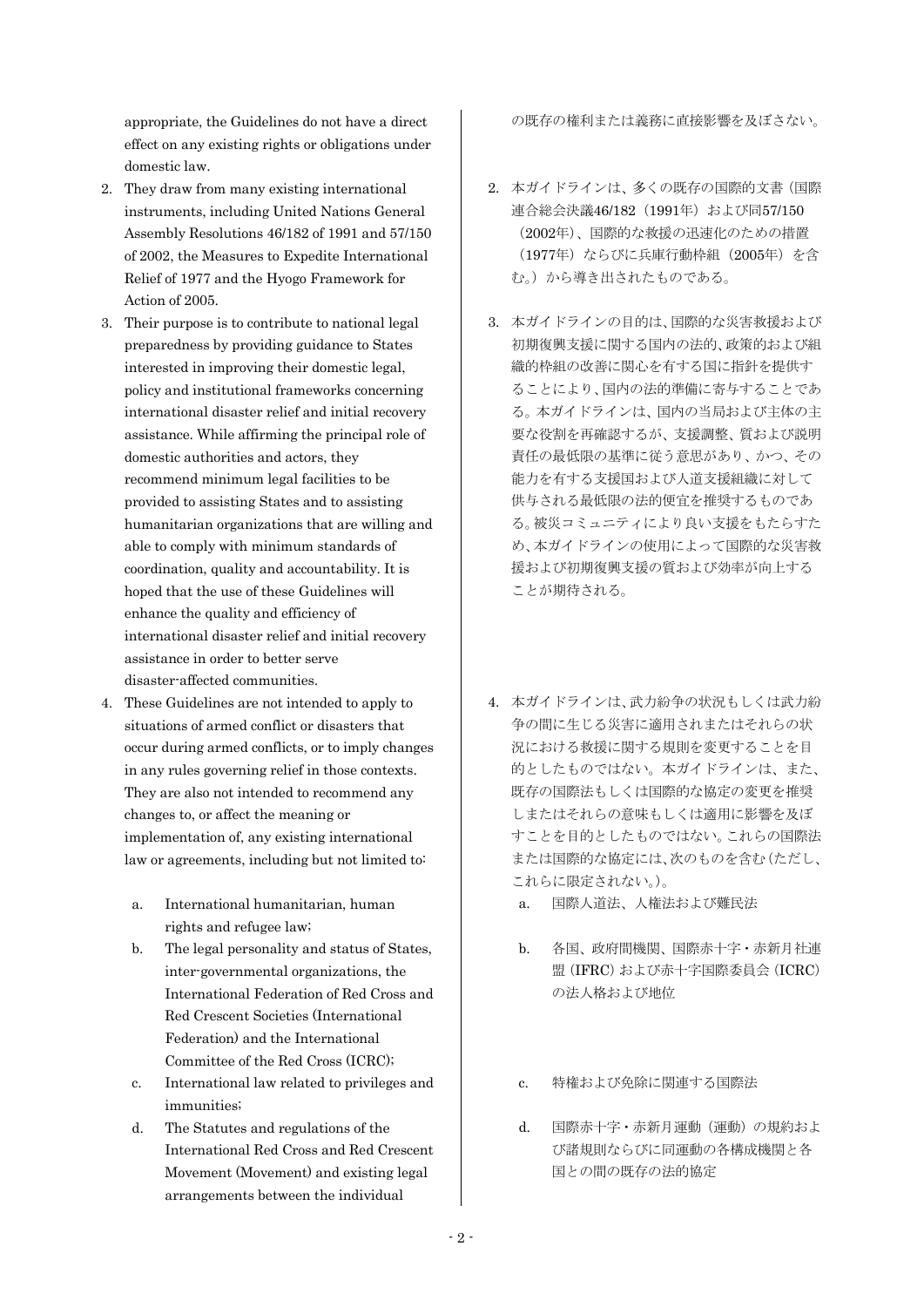components of the Movement and States; and

e. Existing agreements between States or between States and assisting actors.

### 2. Definitions

For the purposes of these Guidelines,

- 1. "Disaster" means a serious disruption of the functioning of society, which poses a significant, widespread threat to human life, health, property or the environment, whether arising from accident, nature or human activity, whether developing suddenly or as the result of long-term processes, but excluding armed conflict.
- 2. "Disaster relief" means goods and services provided to meet the immediate needs of disaster-affected communities.
- 3. "Initial recovery assistance" means goods and services intended to restore or improve the pre-disaster living conditions of disaster-affected communities, including initiatives to increase resilience and reduce risk, provided for an initial period of time, as determined by the affected State, after the immediate needs of disaster-affected communities have been met.
- 4. "Goods" means the supplies intended to be provided to disaster-affected communities for their relief or initial recovery.
- 5. "Services" means activities (such as rescue and medical care) undertaken by disaster relief and initial recovery personnel to assist disaster-affected communities.
- 6. "Equipment" means physical items, other than goods, that are necessary for disaster relief or initial recovery assistance, such as vehicles and radios.
- 7. "Personnel" means the staff and volunteers providing disaster relief or initial recovery assistance.
- 8. "Affected State" means the State upon whose territory persons or property are affected by a disaster.
- 9. "Assisting State" means a State providing disaster relief or initial recovery assistance, whether through civil or military components.
- 10. "Originating State" means the State from which disaster relief and initial recovery personnel, goods and equipment begin travel to the affected

e. 各国間のまたは各国と支援主体との間の既 存の協定

### 2. 定義

本ガイドラインの適用上、

- 1. 「災害」とは、事故、自然または人的活動のいずれ によって引き起こされるかを問わず、突発的にまた は長期的経過の結果として発生するかのいかんを 問わず、人間の生命、健康、財産または環境に対す る重大かつ広範な脅威をもたらす社会機能の深刻 な混乱(ただし、武力紛争を除く。)をいう。
- 2. 「災害救援」とは、被災コミュニティの緊急のニー ズに対応するために提供される物資およびサービ スをいう。
- 3. 「初期復興支援」とは、被災コミュニティの緊急の ニーズが満たされた後において、被災コミュニティ の災害前の生活状態の回復またはその改善を目的 とした物資およびサービス(回復力の強化およびリ スク軽減の取組を含む。)で、被災国によって決定 される初期の期間中に提供されるものをいう。
- 4. 「物資」とは、被災コミュニティの救援または初期 復興のために当該コミュニティに提供されること を目的とした供給資源をいう。
- 5. 「サービス」とは、被災コミュニティを支援するた めに災害救援および初期復興の要員によって実施 される活動(例えば、救出および医療ケア)をいう。
- 6. 「機材」とは、物資以外の物的品目で、災害救援ま たは初期復興支援に必要なもの(例えば、輸送機器 および無線)をいう。
- 7. 「要員」とは、災害救援または初期復興支援を提供 する職員およびボランティアをいう。
- 8. 「被災国」とは、災害によってその領域において人 または財産が被災した国をいう。
- 9. 「支援国」とは、文民または軍のいずれかの構成に より、災害救援または初期復興支援を提供する国を いう。
- 10. 「起点国」とは、被災国に向けて災害救援および初 期復興の要員、物資および機材の移動が開始される 国をいう。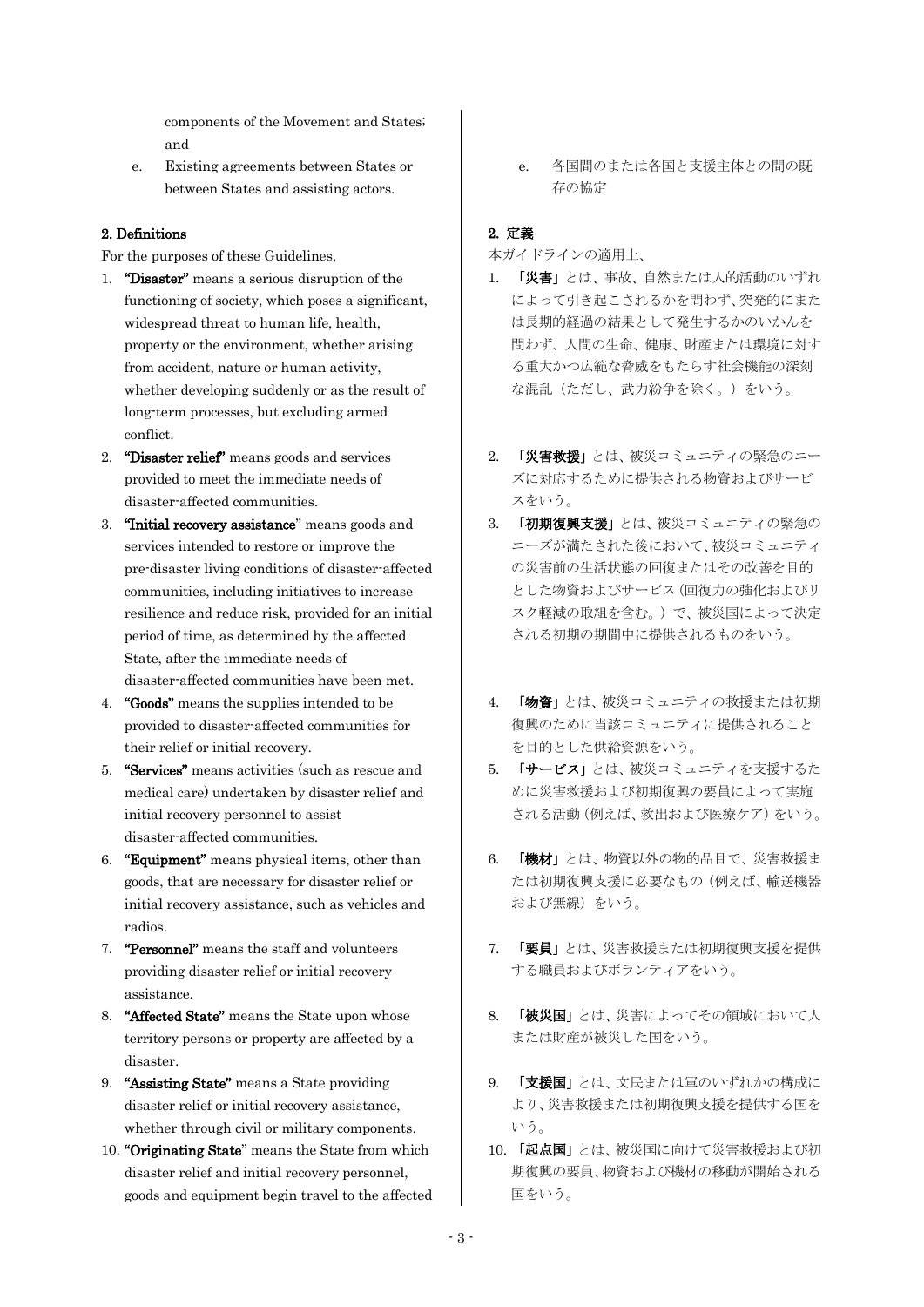State.

- 11. "Transit State" means the State through whose territorial jurisdiction disaster relief or initial recovery assistance has received permission to pass on its way to or from the affected State in connection with disaster relief or initial recovery assistance.
- 12. "Assisting humanitarian organization" means a foreign, regional, inter-governmental or international non-profit entity whose mandate and activities are primarily focused on humanitarian relief, recovery or development.
- 13. "Eligible assisting humanitarian organization" means an assisting humanitarian organization determined to be eligible to receive legal facilities pursuant to Part V by the originating, transit or affected State, as applicable.
- 14. "Assisting actor" means any assisting humanitarian organization, assisting State, foreign individual, foreign private company providing charitable relief or other foreign entity responding to a disaster on the territory of the affected State or sending in-kind or cash donations.

### Part I: Core responsibilities 3. Responsibilities of affected States

- 1. Affected States have the primary responsibility to ensure disaster risk reduction, relief and recovery assistance in their territory. National Red Cross and Red Crescent Societies, as auxiliaries to the public authorities in the humanitarian field, and domestic civil society actors play a key supporting role at the domestic level.
- 2. If an affected State determines that a disaster situation exceeds national coping capacities, it should seek international and/or regional assistance to address the needs of affected persons.
- 3. Affected States have the sovereign right to coordinate, regulate and monitor disaster relief and recovery assistance provided by assisting actors on their territory, consistent with international law.

#### 4. Responsibilities of assisting actors

1. Assisting actors and their personnel should abide by the laws of the affected State and

- 11. 「通過国」とは、災害救援または初期復興支援に関 連し、被災国との往路または復路において、災害救 援または初期復興支援が通過する許可を受けた領 域管轄権の属する国をいう。
- 12. 「人道支援組織」とは、外国の、地域間の、政府間 のまたは国際的な非営利団体で、その職務および活 動が主として人道的救援、復興または開発を対象と するものをいう。
- 13. 「授与資格を有する人道支援組織」とは、場合に応 じ、起点国、通過国または被災国によって、第五部 に基づき法的便宜を受ける資格を有すると決定さ れた人道支援組織をいう。
- 14. 「支援主体」とは、慈善の救援を提供する人道支援 組織、支援国、外国の個人、外国の私企業または被 災国の領域において災害に対応するもしくは現物 もしくは現金の寄付を送付するその他の外国の団 体をいう。

# 第一部 中核的責任

### 3. 被災国の責任

- 1. 被災国は、その領域において、災害リスク軽減、救 援および復興支援を確保する第一義的責任を有す る。各国赤十字・赤新月社(人道的分野における公 的当局の補助機関として)および国内の市民社会の 主体は、国内において重要な補完的役割を担う。
- 2. 被災国は、災害の状況が自国の対処能力を超えたと 判断した場合には、被災者のニーズに対処するた め、国際的なまたは地域間の支援を求めるべきであ る。
- 3. 被災国は、国際法に従って、その領域において支援 主体によって提供される災害救援および復興支援 を調整し、規制しおよび監視する主権的権利を有す る。

### 4. 支援主体の責任

1. 支援主体およびその要員は、いかなる場合にも、被 災国の法令および適用される国際法を遵守し、国内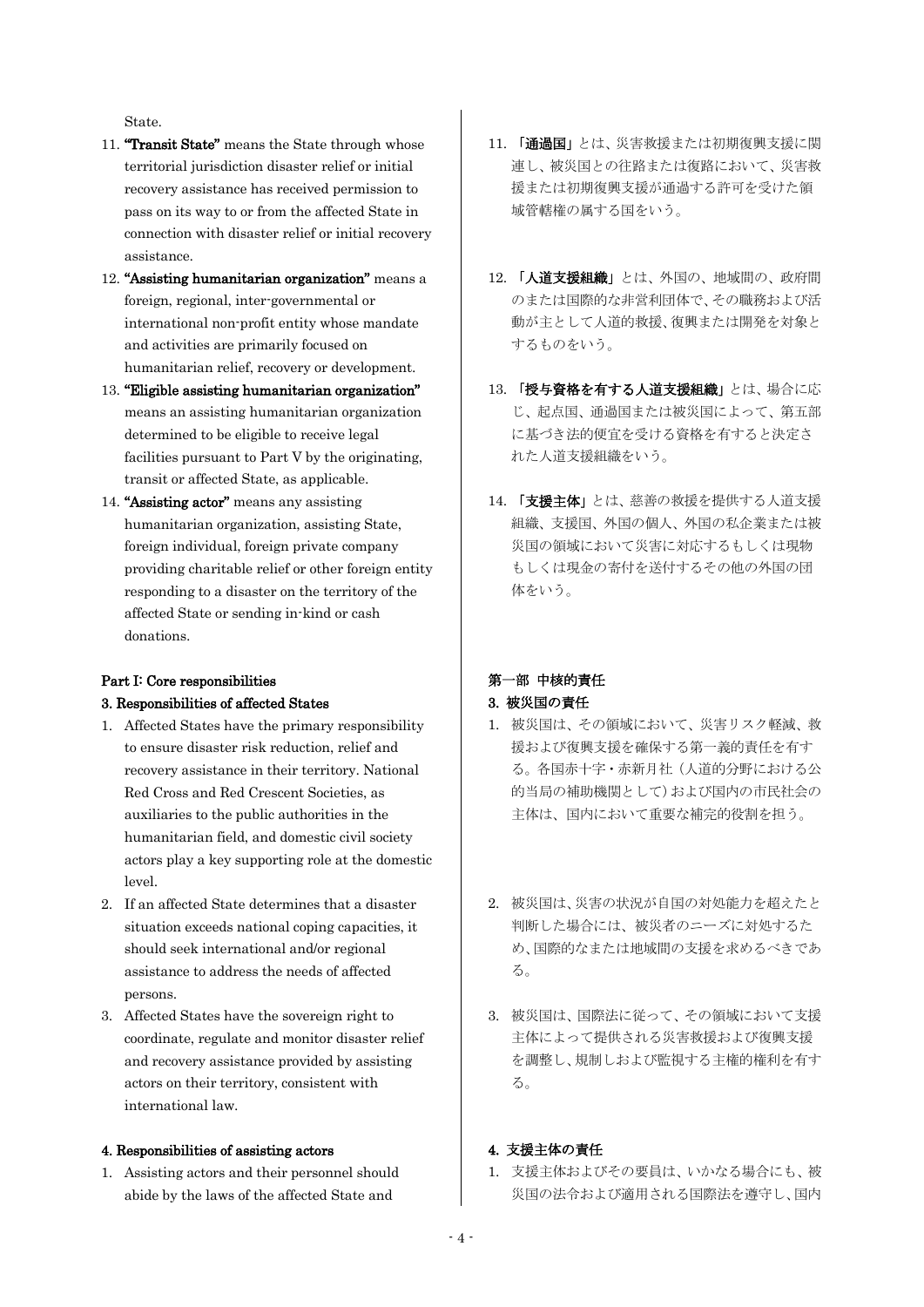applicable international law, coordinate with domestic authorities, and respect the human dignity of disaster-affected persons at all times.

- 2. Assisting actors should ensure that their disaster relief and initial recovery assistance is provided in accordance with the principles of humanity, neutrality and impartiality, and in particular that:
	- a. Aid priorities are calculated on the basis of need alone;
	- b. It is provided without any adverse distinction (such as in regards to nationality, race, ethnicity, religious beliefs, class, gender, disability, age and political opinions) to disaster-affected persons;
	- c. It is provided without seeking to further a particular political or religious standpoint, intervene in the internal affairs of the affected State, or obtain commercial gain from charitable assistance;
	- d. It is not used as a means to gather sensitive information of a political, economic or military nature that is irrelevant to disaster relief or initial recovery assistance.
- 3. To the greatest extent practicable, their disaster relief and initial recovery assistance should also be:
	- a. Responsive to the special needs, if any, of women and particularly vulnerable groups, which may include children, displaced persons, the elderly, persons with disabilities, and persons living with HIV and other debilitating illnesses;
	- b. Adequate for the needs of affected persons and consistent with any applicable international standards of quality;
	- c. Coordinated with other relevant domestic and assisting actors;
	- d. Provided and conducted in a manner that is sensitive to cultural, social and religious customs and traditions;
	- e. Carried out with adequate involvement of affected persons, including women, youth and the elderly, in their design, implementation, monitoring and evaluation;
	- f. Provided by competent and adequately

の当局と調整し、ならびに被災者の人間としての尊 厳を尊重するべきである。

- 2. 支援主体は、自らの災害救援および初期復興支援が 人道、中立および公平の諸原則に従って提供される ことを確保するべきである。特に、次のことを確保 するべきである。
	- a. 支援の優先度は必要性によってのみ決定さ れること。
	- b. 当該支援がいかなる不利な差別(例えば、国 籍、人種、民族、宗教的信念、階級、性別、 障がい、年齢および政治的意見に関して)も なく被災者に対して提供されること。
	- c. 当該支援が特定の政治的もしくは宗教的見 解を推し進め、被災国の内政に介入しまたは 慈善の支援から営利を得ることを求めるこ となく提供されること。
	- d. 当該支援が、災害救援または初期復興支援に 関連しない政治的、経済的または軍事的性質 の機微な情報を収集する手段として用いら れないこと。
- 3. 支援主体による災害救援および初期復興支援は、最 大限実現可能な限り、次の条件も満たすべきであ る。
	- a. 女性および特に脆弱なグループ(子供、避難 者、高齢者、障がいのある者、HIV および その他の衰弱性疾患とともに生きる者を含 む。)の特別のニーズが存在する場合には、 これらに対応したものであること。
	- b. 被災者のニーズにとって適切であり、かつ、 適用される国際的な質の基準に適合するも のであること。
	- c. その他の関連する国内の主体および支援主 体と調整されたものであること。
	- d. 文化的、社会的および宗教的慣習および伝統 に配慮した方法で提供されおよび実施され ること。
	- e. 当該支援の企画立案、実施、モニタリングお よび評価に被災者(女性、若年者および高齢 者を含む。)が適切に関与しつつ行われるこ と。
	- f. 能力があり、かつ、適切に訓練された要員に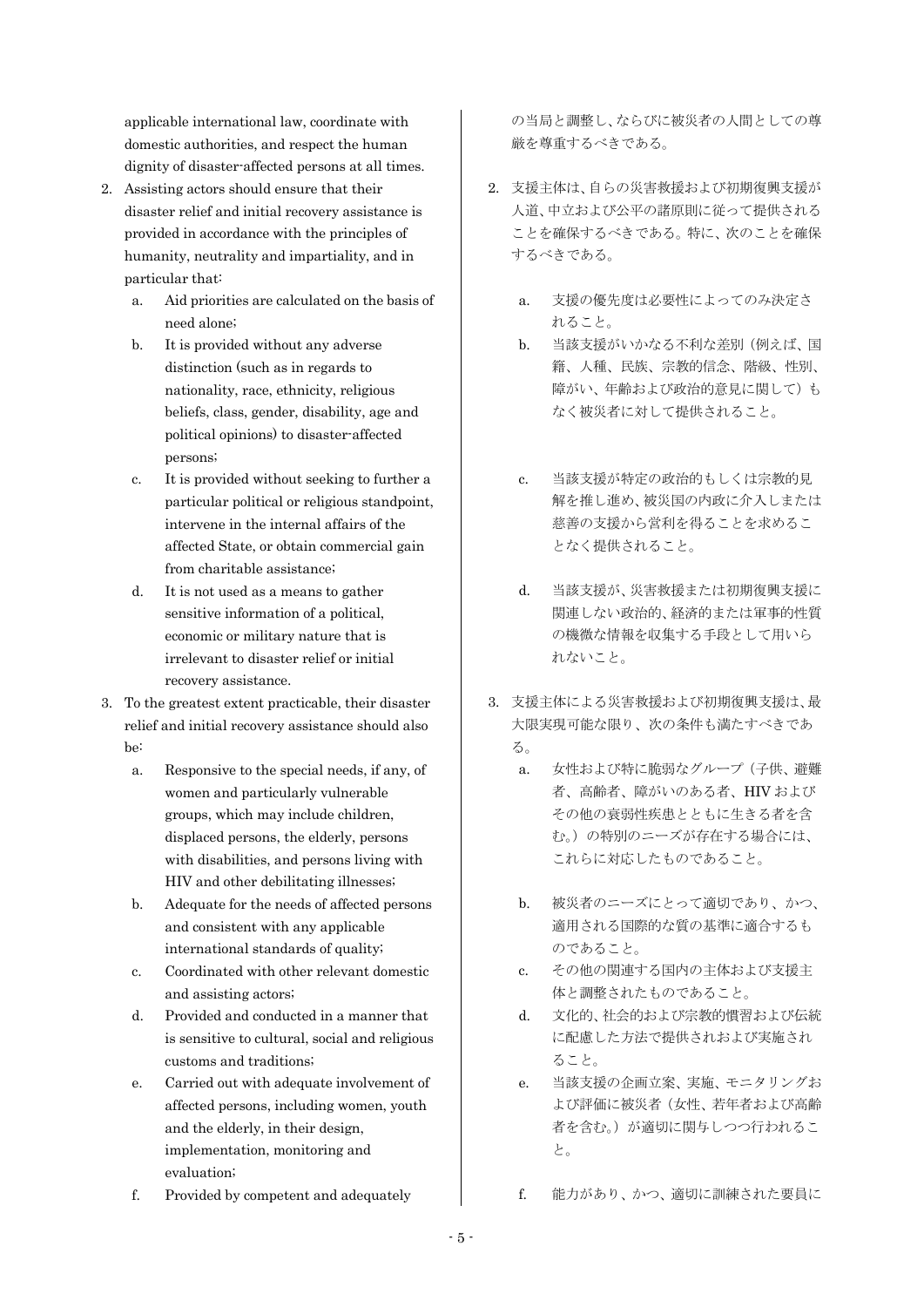trained personnel;

- g. Commensurate with their organisational capacities;
- h. Built upon and conducted in a manner that strengthens local disaster risk reduction, relief and recovery capacities and reduces future vulnerabilities to disasters;
- i. Carried out so as to minimize negative impacts on the local community, economy, job markets, development objectives and the environment; and
- j. Provided in a transparent manner, sharing appropriate information on activities and funding.

#### 5. Additional responsibilities of all States

- 1. States providing funding to other assisting actors should encourage them to act in a manner consistent with the provisions of paragraph 4.
- 2. All States should actively encourage members of the public interested in contributing to international disaster relief or initial recovery to make financial donations where possible or otherwise donate only those types of relief goods expressly requested by the affected State.

### 6. Responsibilities concerning diversion and the intended use of resources

- 1. States and assisting humanitarian organizations should cooperate to prevent unlawful diversion, misappropriation, or fraud concerning disaster relief or initial recovery goods, equipment or resources and initiate proceedings as appropriate.
- 2. Affected States should use funds and relief goods donated to them, and which they have accepted in relation to a disaster, in a manner consistent with the expressed intent with which they were given.

### Part II: Early warning and preparedness 7. Early warning

In order to minimize transboundary impacts and maximize the effectiveness of any international assistance that might be required, all States should have procedures in place to facilitate the expeditious sharing of information about disasters, including emerging hazards that are likely to cause disasters,

よって提供されること。

- g. 組織の能力に相応したものであること。
- h. 現地の災害リスク軽減、救援および復興能力 に基づき、かつ、これらを強化しおよび災害 に対する将来の脆弱性を軽減する方法で実 施されること。
- i. 現地のコミュニティ、経済、雇用市場、開発 目標および環境への悪影響を最小限にとど めるよう行われること。
- j. 活動および資金に関する適切な情報を共有 しつつ、透明な方法で提供されること。

#### 5.すべての国の追加的責任

- 1. その他の支援主体に対して資金を拠出する国は、こ れらの主体に対し、第 4 パラグラフの規定に適合す る方法で行動するよう推奨するべきである。
- 2. すべての国は、国際的な災害救援または初期復興に 貢献することに関心を有する公衆に対し、可能な場 合には金銭的な寄付を行いまたはそれ以外の場合 には被災国から明示的に要請のあった種類の救援 物資のみを寄付するよう積極的に推奨するべきで ある。

### 6. 資源の流用および目的内使用に関する責任

- 1. 各国および人道支援組織は、災害救援または初期復 興の物資、機材または資源の不法な流用、横領また は詐欺を防止しおよび適宜訴訟を起こすために協 力するべきである。
- 2. 被災国は、災害に関連して自国に寄付され、かつ、 受領した資金および救援物資について、寄付にあた って表明された意向に合致する方法で使用するべ きである。

### 第二部 早期警戒および事前準備 7. 早期警戒

すべての国は、越境的影響を最小限にとどめ、かつ、 必要とされる可能性のある国際的な支援の効果を最大 限にするため、適宜他国および人道支援組織(国際連 合緊急援助調整官を含む。)との間において、災害(災 害を発生させる可能性のある進展中のハザードを含 む。)に関する情報の迅速な共有を円滑にするための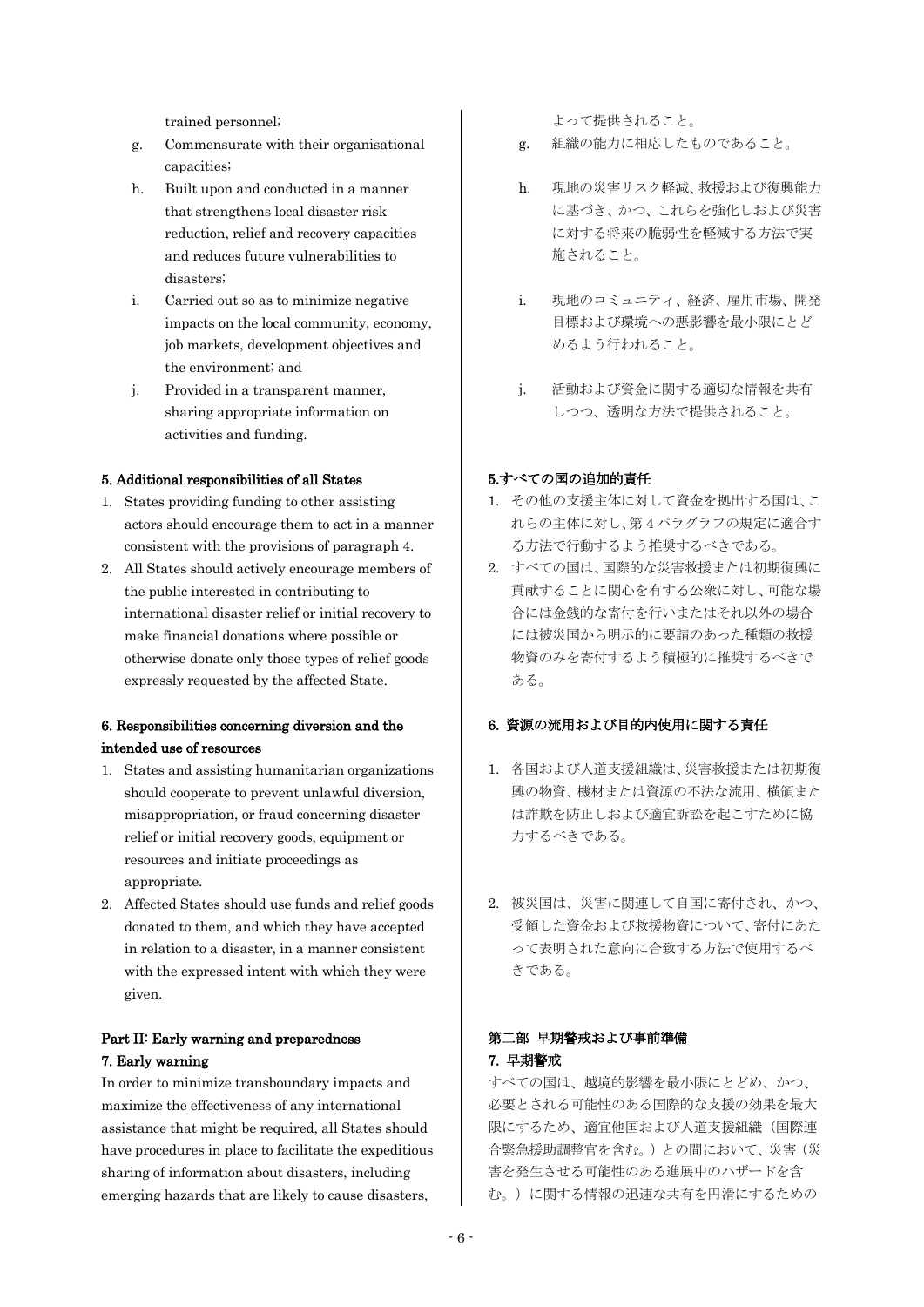with other States and assisting humanitarian organizations as appropriate, including the United Nations Emergency Relief Coordinator.

#### 8. Legal, policy and institutional frameworks

- 1. As an essential element of a larger disaster risk reduction programme, States should adopt comprehensive legal, policy, and institutional frameworks and planning for disaster prevention, mitigation, preparedness, relief and recovery which take full account of the auxiliary role of their National Red Cross or Red Crescent Society, are inclusive of domestic civil society, and empower communities to enhance their own safety and resilience. States, with the support, as appropriate, of relevant regional and international organizations, should devote adequate resources to ensure the effectiveness of these frameworks.
- 2. These frameworks should also adequately address the initiation, facilitation, transit and regulation of international disaster relief and initial recovery assistance consistent with these Guidelines. They should allow for effective coordination of international disaster relief and initial recovery assistance, taking into account the role of the United Nations Emergency Relief Coordinator as central focal point with States and assisting humanitarian organizations concerning United Nations emergency relief operations. They should also clearly designate domestic governmental entities with responsibility and authority in these areas. Consideration should be given to establishing a national focal point to liaise between international and government actors at all levels.
- 3. Where necessary and appropriate, national governments should encourage other domestic actors with authority over areas of law or policy pertinent to international disaster relief or initial recovery assistance, such as provincial or local governments and private regulatory bodies, to take the necessary steps at their level to implement the Guidelines.

### 9. Regional and international support for domestic capacity

1. With a view to increasing resilience and

手続を整えておくべきである。

#### 8.法的、政策的および組織的枠組

- 1. 各国は、災害リスク軽減に関するより広域なプログ ラムの重要な要素として、災害の予防、軽減、事前 準備、救援および復興のための包括的な法的、政策 的および組織的枠組および計画を導入するべきで ある。それらの枠組および計画は、各国赤十字・赤 新月社の補助的役割を十分に考慮し、国内の市民社 会を含み、かつ、自らの安全および回復力を向上さ せるためにコミュニティの力量を強化するものと する。各国は、関連する地域間のおよび国際的な組 織の支援を適宜受けつつ、これらの枠組の効果を確 保するために適切な資源を割り当てるべきである。
- 2. それらの枠組は、また、本ガイドラインに従って、 国際的な災害救援および初期復興支援の開始、円滑 化、通過および規制を適切に規定するべきである。 これらの枠組は、国際連合による緊急救援活動に関 する各国および人道支援組織との中心的な窓口と しての国際連合緊急援助調整官の役割を考慮しつ つ、国際的な災害救援および初期復興支援の効果的 な調整を可能とするべきである。これらの枠組は、 それらの分野において責任および権限を有する国 内の政府主体についても明確に指定するべきであ る。国際的な主体と政府主体との間のあらゆる段階 において連絡調整にあたる国内の窓口を定めるこ とについて検討されるべきである。
- 3. 中央政府は、必要かつ適切な場合には、国際的な災 害救援または初期復興支援に関連する法令または 政策の分野について権限を有するその他の国内の 主体(例えば、地方政府または現地政府および民間 の監督機関)に対し、本ガイドラインを自らの段階 において実施するため、必要な措置をとるよう推奨 するべきである。

### 9. 国内の対応能力に対する地域間のおよび国際的な 支援

1. 国際社会(ドナー、地域間のおよびその他の関連す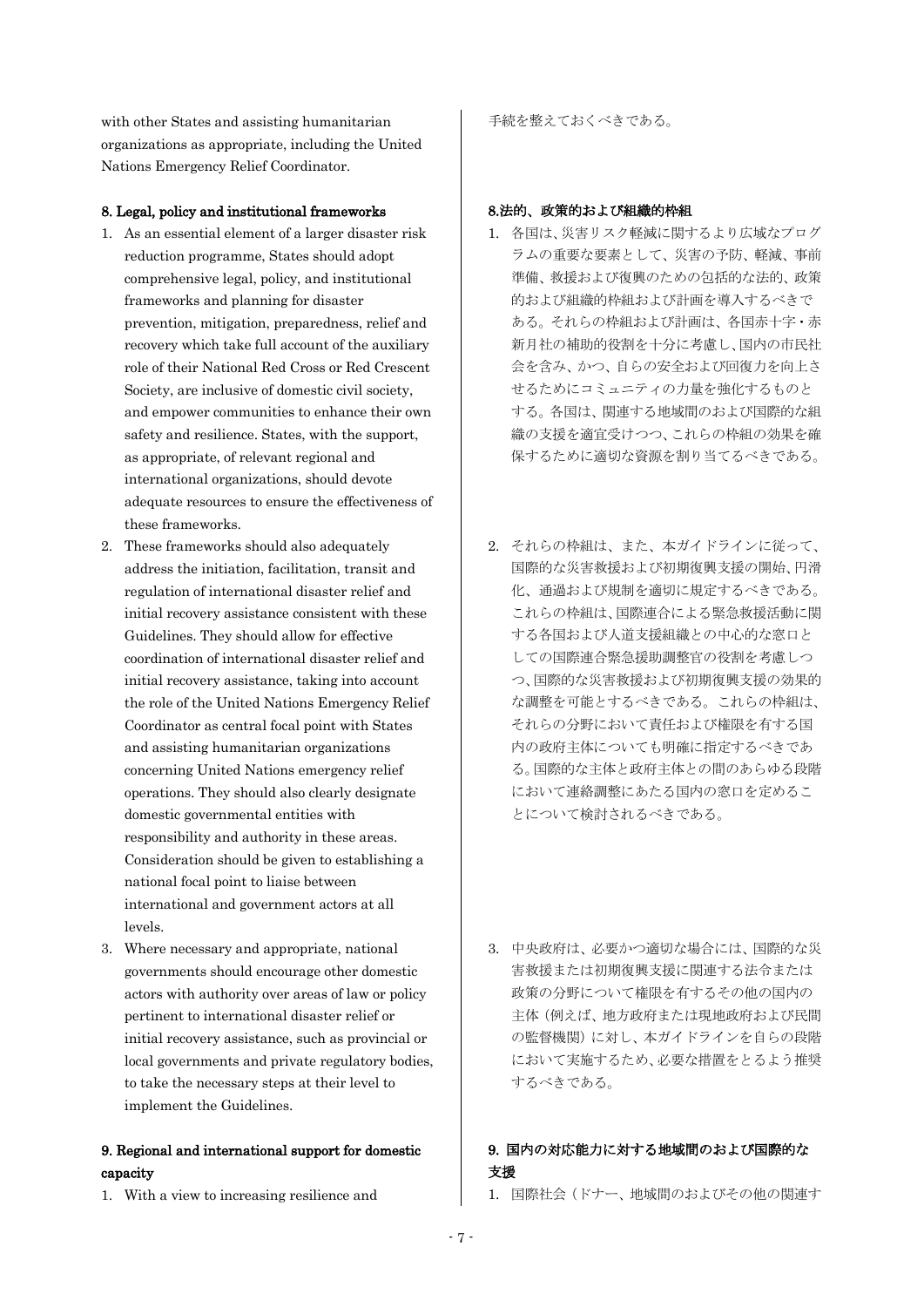reducing the need for international disaster relief and initial recovery assistance, the international community, including donors, regional and other relevant actors, should support developing States, domestic civil society actors and National Red Cross and Red Crescent Societies to build their capacities to prevent, mitigate, prepare for and respond to disasters domestically.

2. The international community should also support developing States to build the capacity to adequately implement legal, policy and institutional frameworks to facilitate international relief and initial recovery assistance. This support should be provided to States in a coordinated manner by the relevant actors.

### Part III: Initiation and termination of international disaster relief and initial recovery assistance 10. Initiation

- 1. Disaster relief or initial recovery assistance should be initiated only with the consent of the affected State and, in principle, on the basis of an appeal. The affected State should decide in a timely manner whether or not to request disaster relief or initial recovery assistance and communicate its decision promptly. In order to make this decision, the affected State should promptly assess needs. Consideration should be given to undertaking joint needs assessments with the United Nations and other assisting humanitarian organisations.
- 2. Requests and offers for assistance should be as specific as possible as to the types and amounts of goods as well as the services and expertise available or required, respectively. Affected States may also wish to indicate particular types of goods and services likely to be offered that are not needed.
- 3. Affected States should make available to assisting actors adequate information about domestic laws and regulations of particular relevance to the entry and operation of disaster relief or initial recovery assistance.

#### 11. Initiation of military relief

Military assets should be deployed for disaster relief or initial recovery assistance only at the request or

る主体を含む。)は、回復力を強化し、ならびに国 際的な災害救援および初期復興支援の必要性を軽 減するため、開発途上国、国内の市民社会の主体、 各国赤十字・赤新月社に対し、国内における災害の 予防、軽減、事前準備および対応に関する自らの能 力を構築するよう支援するべきである。

2. 国際社会は、また、発展途上国に対し、国際的な災 害救援および初期復興支援を円滑にするための法 的、政策的および制度的枠組を適切に実施する能力 を構築するよう支援するべきである。この支援は、 関連する主体によって調整された方法で提供され るべきである。

## 第三部 国際的な災害救援および初期復興支援の開始 および終了

### 10. 開始

- 1. 災害救援または初期復興支援は、被災国の同意があ るときにのみ、かつ、原則として要請に基づき開始 されるべきである。被災国は、災害救援または初期 復興支援を要請するか否かについて適時に決定を 行い、かつ、速やかにその決定を通知するべきであ る。被災国は、この決定を行うため、速やかにニー ズを評価するべきである。国際連合およびその他の 人道支援組織との合同のニーズ評価を実施するこ とについて検討されるべきである。
- 2. 支援の要請および申出は、物資の種類および量なら びに提供可能なまたは必要とされるサービスおよ び専門的技能について、それぞれ可能な限り具体的 であるべきである。被災国は、申し出される可能性 のある物資およびサービスで、必要のないものにつ いて、特定の種類を提示してもよい。
- 3. 被災国は、支援主体に対し、災害救援または初期復 興支援の入国および活動に特に関連のある国内の 法令および規則に関する適切な情報を入手可能と するべきである。

### 11. 軍による救援の開始

軍事資産は、文民による同様の代替手段についての検 討が行われた後に、被災国の要請に基づいてのみ、ま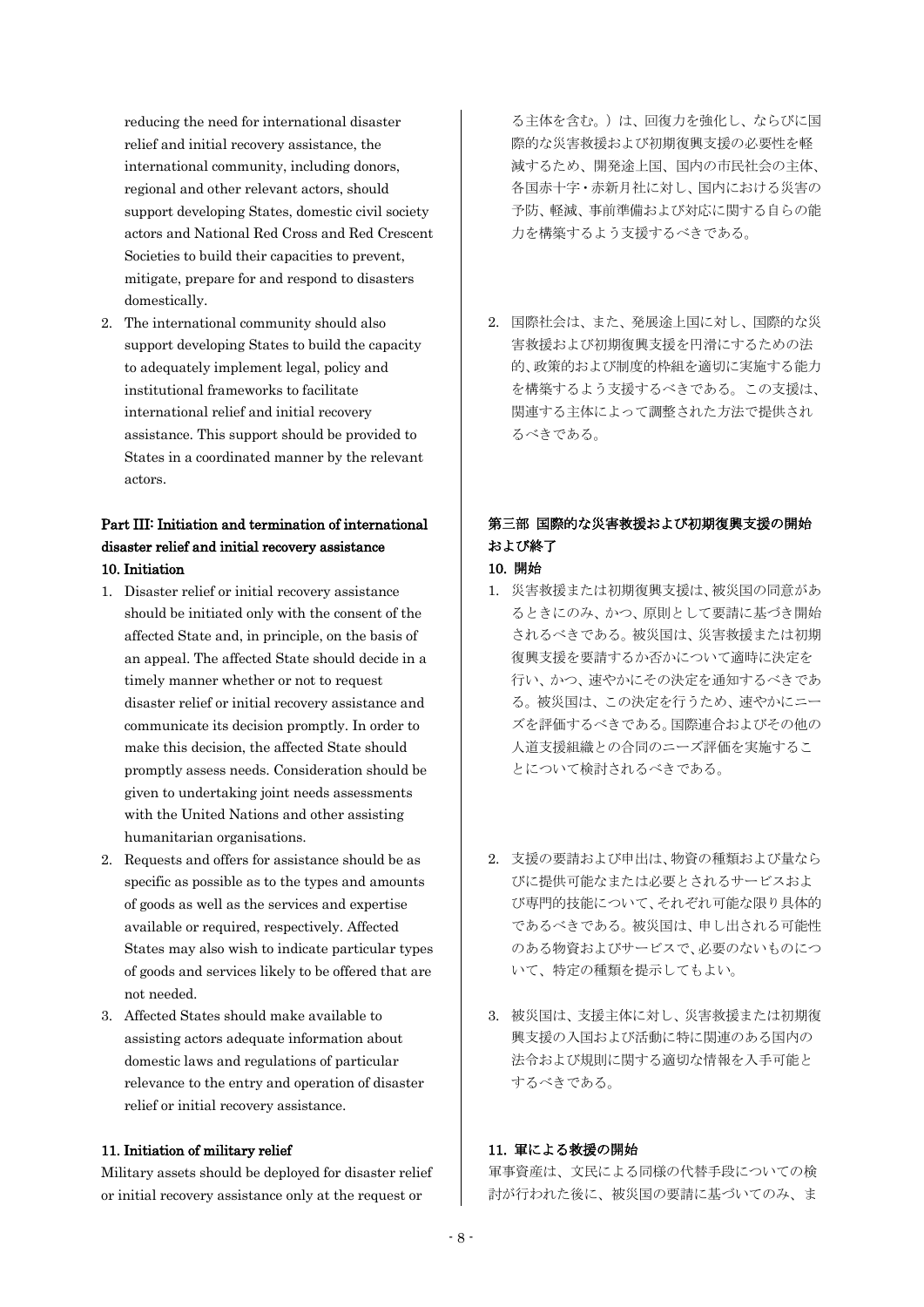with the express consent of the affected State, after comparable civilian alternatives have been considered. Prior to any such deployment, terms and conditions (including such issues as the duration of deployment, whether they must be unarmed or may be armed, the use of their national uniforms, and mechanisms for cooperation with civilian actors) are to be agreed by the affected and assisting States.

#### 12. Termination

When an affected State or an assisting actor wishes to terminate disaster relief or initial recovery assistance, it should provide appropriate notification. Upon such notification, the affected State and the assisting actor should consult with each other, bearing in mind the impact of such termination on disaster-affected communities.

### Part IV: Eligibility for legal facilities 13. Facilities for assisting States

It is recommended that transit and affected States grant, at a minimum, the legal facilities described in Part V to assisting States with respect to their disaster relief or initial recovery assistance.

### 14. Facilities for assisting humanitarian organizations

- 1. Subject to existing international law, it is the prerogative of originating, transit and affected States to determine which assisting humanitarian organizations will be eligible to receive the legal facilities described in Part V with respect to their disaster relief or initial recovery assistance.
- 2. It is recommended that States establish criteria for assisting humanitarian organizations seeking eligibility for legal facilities. These criteria should include a showing by the organization of its willingness and capacity to act in accordance with the responsibilities described in paragraph 4 of these Guidelines.
- 3. Any additional requirements imposed on assisting humanitarian organizations should not unduly burden the provision of appropriate disaster relief and initial recovery assistance.
- 4. Determination of eligibility by the State granting the facilities should be possible in advance of a disaster, or as soon as possible after its onset. Applicable procedures and mechanisms

たは同国の明示的な同意があるときにのみ、災害救援 または初期復興支援のために派遣されるべきである。 派遣に先立ち、支援の条件(派遣の期間、非武装の義 務または武装の許可、自国の制服の着用および文民の 主体との協力の仕組等の事項を含む。)が被災国と支 援国との間で合意されなければならない。

#### 12. 終了

被災国または支援主体は、災害救援または初期復興支 援を終了することを希望する場合には、適切な通知を 行うべきである。被災国および支援主体は、通知を行 った上で、支援の終了が被災コミュニティに及ぼす影 響を念頭に置きつつ、相互に協議するべきである。

### 第四部 法的便宜の授与資格 13. 支援国に対する便宜

通過国および被災国は、支援国による災害救援または 初期復興支援に関し、支援国に対し、尐なくとも第五 部に示す法的便宜を供与することが推奨される。

### 14. 人道支援組織に対する便宜

- 1. 既存の国際法が適用されることを条件として、どの 人道支援組織が自らの災害救援または初期復興支 援に関して第五部に示す法的便宜を受ける資格を 有するかを決定するのは、起点国、通過国および被 災国の専権事項である。
- 2. 各国は、法的便宜の授与資格を求めようとする人道 支援組織に対して基準を定めることが推奨される。 これらの基準には、組織が、本ガイドラインの第4 パラグラフに示す責任に従い行動する自らの意思 および能力について表明することを含むべきであ る。
- 3. 人道支援組織に課せられる追加的要件は、適切な災 害救援および初期復興支援の提供に過度に負担を 与えないものとするべきである。
- 4. 便宜を供与する国による授与資格の決定は、災害の 前または災害の発生直後に可能であるべきである。 適用される手続および仕組は、可能な限り簡素かつ 迅速であるべきである。これらの手続および仕組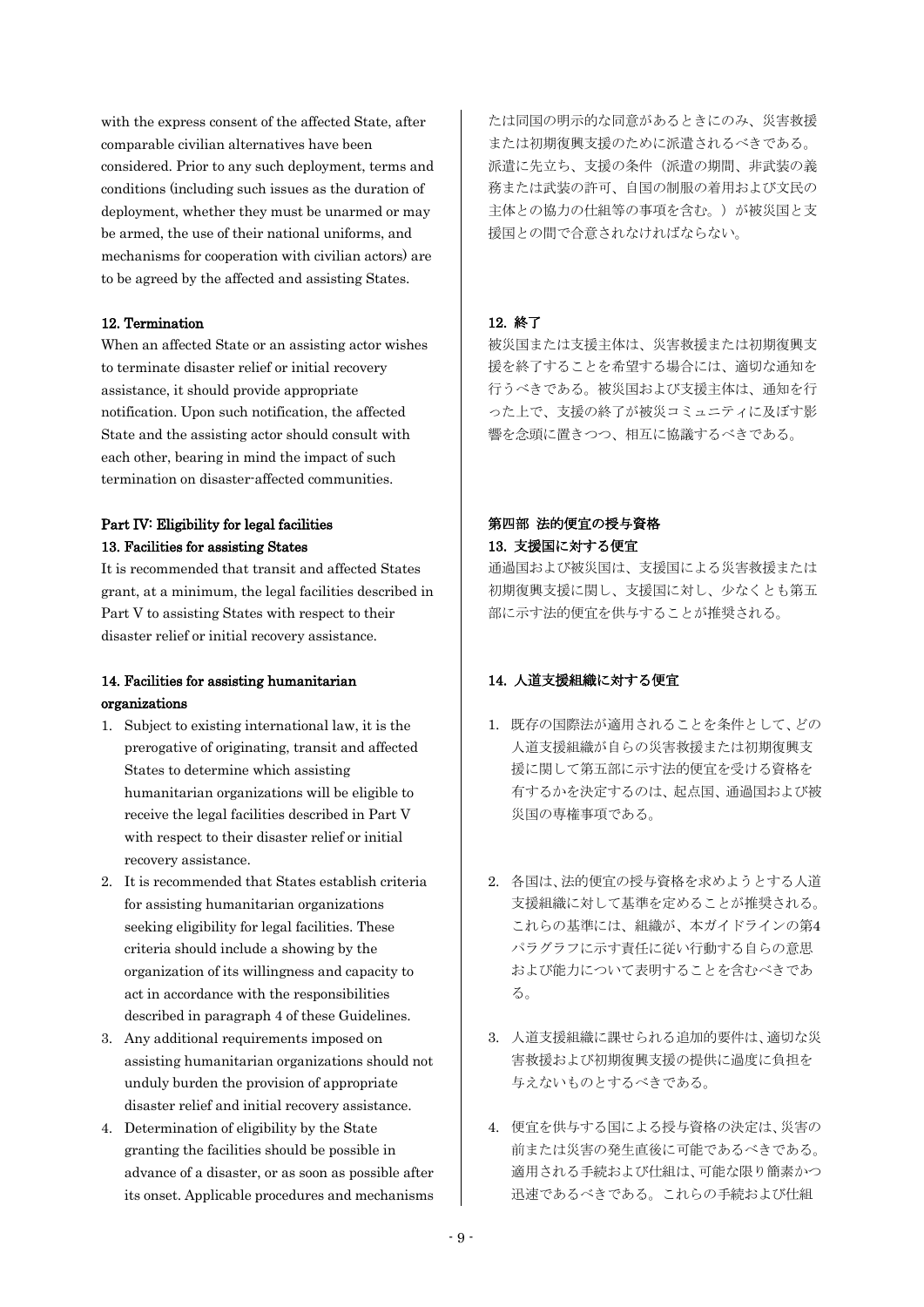should be as simple and expeditious as possible. They should be clearly described and information about them should be made freely available. They might include the use of a national roster, bilateral agreements or reliance upon international or regional systems of accreditation, if available.

5. Retention of the legal facilities in Part V should be made dependent on ongoing compliance with the provisions of subsection 2 of this paragraph. However, entitlement to legal facilities should not be changed arbitrarily, retroactively or without notice appropriate to the circumstances.

#### 15. Facilities for other assisting actors

Affected States may also wish to extend, upon request, some of the legal facilities in Part V to assisting actors other than those covered by paragraphs 13 and 14, such as private companies providing charitable relief, provided this does not negatively affect operations of assisting humanitarian organizations or assisting States. Any actor receiving such facilities should be required to abide, at a minimum, by the same conditions described in paragraph 14.

#### Part V: Legal facilities for entry and operations

It is recommended that States provide the legal facilities described in paragraphs 16-24 to assisting States and eligible assisting humanitarian organizations. It is understood that the granting of these facilities will be subject to the interests of national security, public order, public and environmental health, and public morals of the concerned affected, originating and transit States. Measures to protect such interests should be tailored to the exigencies of the specific disaster and be consistent with the humanitarian imperative of addressing the needs of affected communities. Where specific facilities recommended here are within the competence of authorities other than the national government, the national government should, where possible and appropriate, encourage those authorities to provide the relevant facilities to assisting States and eligible assisting humanitarian organizations.

#### 16. Personnel

1. With regard to disaster relief and initial recovery

は、明確に示され、かつ、これらに関する情報は、 自由に入手できるべきである。これらの手続および 仕組には、存在する場合には、国内の事前登録の使 用、二国間の協定または国際的なもしくは地域間の 認可制度への依拠を含めてもよい。

5. 第五部の法的便宜の享受は、このパラグラフの第2 項の規定の現時点での遵守状況を条件とするべき である。ただし、法的便宜を受ける権利は、恣意的 に、遡及的にまたは状況に適した通告なくして変更 されるべきではない。

### 15. その他の支援主体に対する便宜

被災国は、人道支援組織または支援国の活動に悪影響 を及ぼさないことを条件として、要請に基づき、第13 パラグラフおよび第14パラグラフに示すもの以外の支 援主体(例えば、慈善の救援を提供する民間企業)に 対し、第五部の法的便宜の一部を供与してもよい。法 的便宜を受けるあらゆる主体は、尐なくとも、第14パ ラグラフに示すものと同一の条件を遵守することが求 められるべきである。

### 第五部 入国および活動に対する法的便宜

各国は、支援国および授与資格を有する人道支援組織 に対し、第16パラグラフから第24パラグラフに示す法 的便宜を供与することが推奨される。これらの便宜の 供与は、関係する被災国、起点国および通過国の国家 安全保障、治安、公衆衛生および環境衛生ならびに公 衆道徳の利益を条件とするものと理解される。これら の利益を保護するための措置は、特定の災害における 緊急性に適応されたものであり、かつ、被災コミュニ ティのニーズに対処する人道上の必要性に合致したも のであるべきである。ここに推奨される特定の便宜が 中央政府以外の当局の権限内にある場合には、中央政 府は、可能かつ適切な場合には、これらの当局に対し、 関連する便宜を支援国および授与資格を有する人道支 援組織に対して供与するよう推奨するべきである。

#### 16. 要員

1. 被災国は、支援国および授与資格を有する人道支援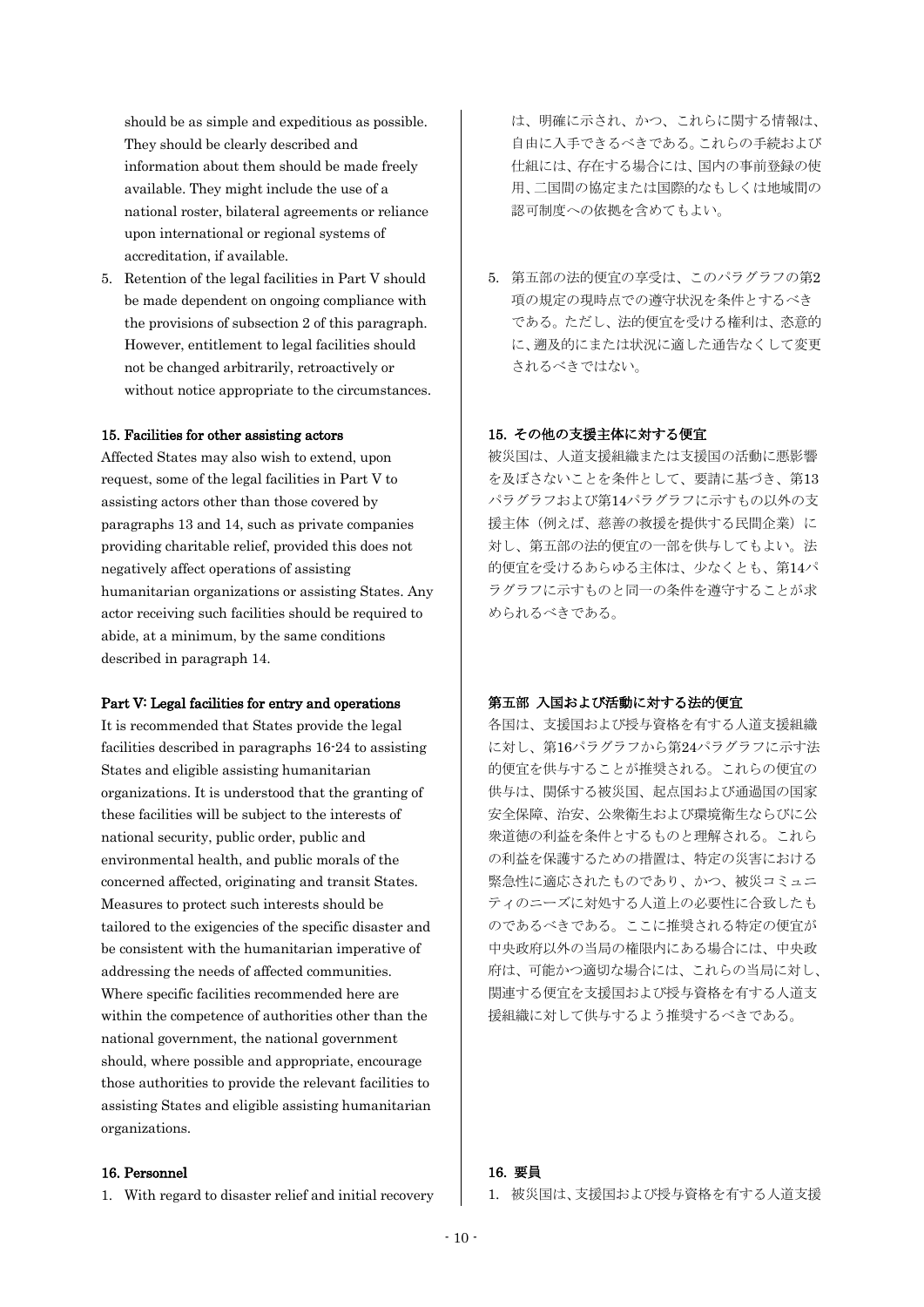personnel of assisting States and eligible assisting humanitarian organizations, affected States should:

- a. Grant visas and any necessary work permits, ideally without cost, renewable within their territory, for the time necessary to carry out disaster relief or initial recovery activities;
- b. In disaster relief operations, waive or significantly expedite the provision of such visas and work permits;
- c. Establish expedited procedures for temporary recognition of professional qualifications of foreign medical personnel, architects, and engineers, driving licences and other types of license and certificate that are necessary for the performance of disaster relief or initial recovery functions and that have been certified as genuine by the concerned assisting State or eligible assisting humanitarian organization, for the time necessary to carry out disaster relief or initial recovery activities;
- d. Facilitate freedom of access to and freedom of movement in and from the disaster-affected area, bearing in mind the safety of disaster relief and initial recovery personnel.
- 2. Upon request, originating and transit States should likewise waive or promptly issue, ideally without cost, exit or transit visas, as appropriate, for the disaster relief and initial recovery personnel of eligible assisting humanitarian organizations.
- 3. Assisting States and eligible assisting humanitarian organizations should consider to what degree disaster relief and initial recovery objectives can be met through hiring local staff.

### 17. Goods and equipment

- 1. With regard to disaster relief and initial recovery goods and equipment exported or imported by, or on behalf of, assisting States and eligible assisting humanitarian organizations, originating, transit and affected States should:
	- a. Exempt them from all customs duties, taxes, tariffs or governmental fees;
	- b. Exempt them from all export, transit, and

組織の災害救援および初期復興の要員に関し、次の ことを行うべきである。

- a. 災害救援または初期復興活動を行うために 必要な期間にわたり、理想的には経費の負担 なく、被災国内で更新可能な査証および必要 な労働許可を発給すること。
- b. 災害救援活動において、それらの査証および 労働許可を免除し、または極めて迅速に発給 すること。
- c. 災害救援または初期復興活動を行うために 必要な期間にわたり、外国の医療要員、建築 士および技師の専門的資格、運転免許証なら びに災害救援または初期復興の業務を遂行 するために必要なその他の種類の免許およ び証明書で、関係する支援国または授与資格 を有する人道支援組織によって真正が証明 されているものについて、一時的な承認のた めの迅速化された手続を定めるべきである。
- d. 災害救援および初期復興の要員の安全を念 頭に置きつつ、被災地へのアクセスの自由お よび同地への出入の自由を円滑にすること。
- 2. 起点国および通過国は、要請があったときには、授 与資格を有する人道支援組織の災害救援および初 期復興の要員に対し、理想的には経費の負担なく、 適宜、出国または通過査証を同様に免除し、または 速やかに発給するべきである。
- 3. 支援国および授与資格を有する人道支援組織は、災 害救援および初期復興の目標が現地職員の雇用に よってどの程度まで達成できるかを検討するべき である。

### 17. 物資および機材

- 1. 起点国、通過国および被災国は、災害救援および初 期復興の物資および機材で、支援国および授与資格 を有する人道支援組織によってまたはこれらの国 および組織のために輸出されまたは輸入されたも のに関し、次のことを行うべきである。
	- a. あらゆる関税、税、通関料または政府手数料 を免除すること。
	- b. 輸出、通過および輸入のあらゆる制限を免除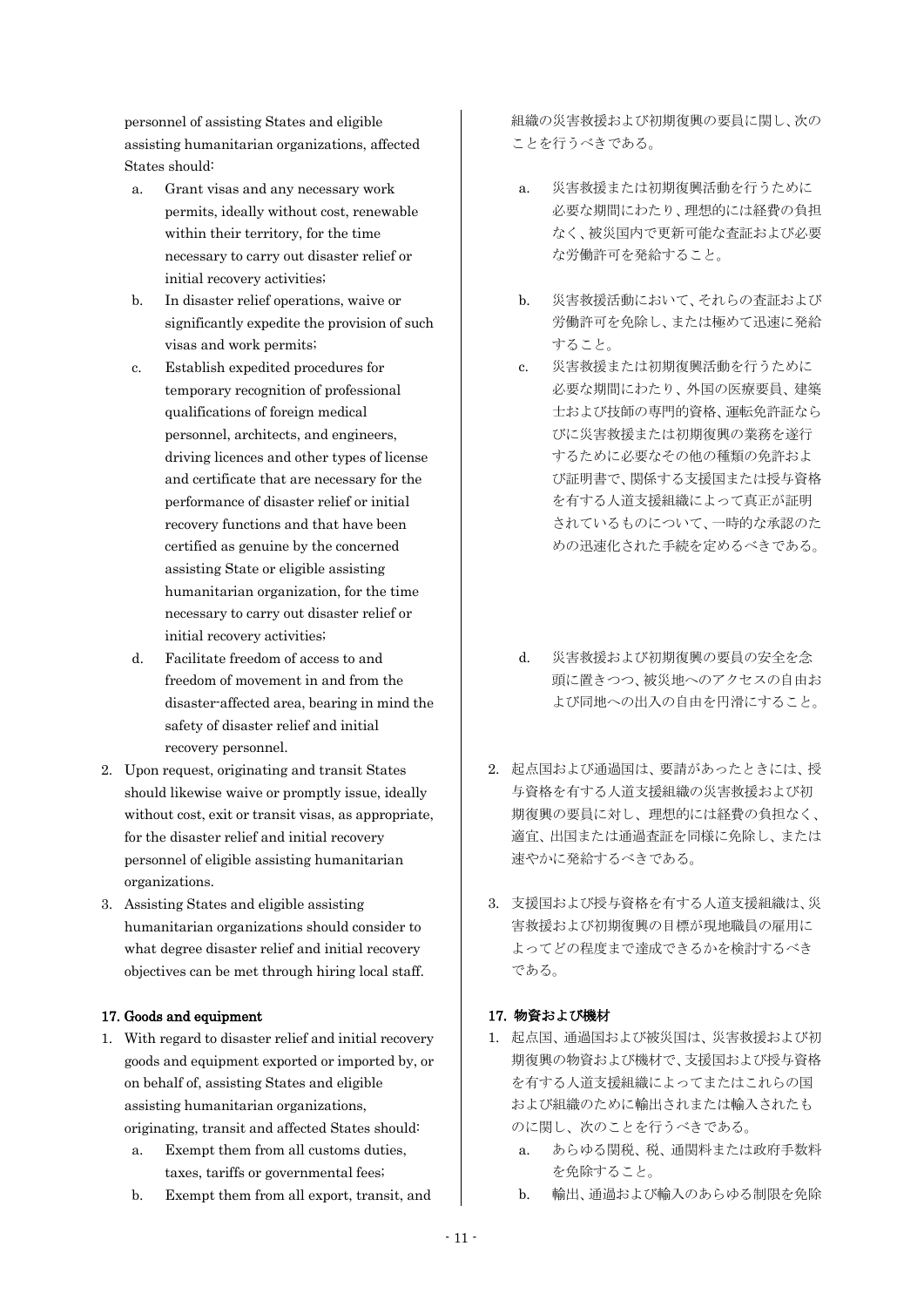import restrictions;

- c. Simplify and minimize documentation requirements for export, transit and import;
- d. Permit re-exportation of any equipment or unused goods which the assisting State or assisting humanitarian organization owns and wishes to retain.
- 2. With regard to disaster relief goods and equipment only, originating, transit and affected States should additionally:
	- a. Waive or reduce inspection requirements; where waiver is not possible, clear relief goods and equipment rapidly and as a matter of priority, through a pre-clearance process where feasible; and
	- b. Arrange for inspection and release outside business hours and/or at a place other than a customs office, as necessary, to minimize delay, in accordance with the safety regulations of the affected State. Assisting States and eligible assisting humanitarian organizations should respect any routes and delivery points prescribed by the affected State.
- 3. In order to benefit from the above facilities, assisting States and assisting humanitarian organizations should, in accordance with agreed international standards, appropriately pack, classify and mark disaster relief and initial recovery goods and equipment, and include detailed manifests with each shipment. They should additionally inspect all such goods and equipment to ensure their quality, appropriateness for the needs in the affected State, and conformity with the national law of the affected State and international standards.
- 4. Assisting States and eligible assisting humanitarian organizations should assume responsibility for removing or disposing of any unwanted and unused disaster relief and initial recovery goods, particularly if they may pose a threat to human health or safety, or to the environment.

#### 18. Special goods and equipment

In addition to the facilities described in paragraph 17:

1. Affected States should grant temporary

すること。

- c. 輸出、通過および輸入のための書類の要件を 簡素化し、かつ、最小限にとどめること。
- d. 支援国または人道支援組織が所有する機材 または未使用の物資で、その保有を希望する ものについて、再輸出を許可すること。
- 2. 起点国、通過国および被災国は、災害救援の物資お よび機材のみに関し、さらに次のことを行うべきで ある。
	- a. 検査の要件を免除しまたは軽減すること。免 除が不可能である場合には、速やかにかつ優 先事項として、実施可能な場合には事前通関 を通じて、救援物資および機材を通関させる こと。
	- b. 遅滞を最小限にとどめるため、被災国の安全 規則に従い、必要に応じ、業務時間以外にお いてまたは税関事務所以外の場所において 検査および通関を行うこと。支援国および授 与資格を有する人道支援組織は、被災国によ って指示されるいかなる経路および配送拠 点も尊重するべきである。
- 3. 支援国および人道支援組織は、上記の便宜による恩 恵を受けるため、合意された国際的な基準に従い、 災害救援および初期復興の物資および機材につい て適切な梱包、分類および表示を行いならびに積荷 毎に詳細な積荷目録を添付するべきである。さら に、これらの国および組織は、物資および機材の品 質、被災国におけるニーズへの適切性ならびに被災 国の国内法および国際的な基準との適合性を確保 するため、すべての当該物資および機材を検査する べきである。
- 4. 支援国および授与資格を有する人道支援組織は、不 必要なおよび未使用の災害救援および初期復興の 物資が人間の健康もしくは安全または環境に対し て特に脅威をもたらす場合には、これらの物資の除 去または廃棄に対して責任を負うべきである。

### 18. 特殊な物資および機材

第 17 パラグラフに示す便宜に加えて、

1. 被災国は、災害救援および初期復興支援において、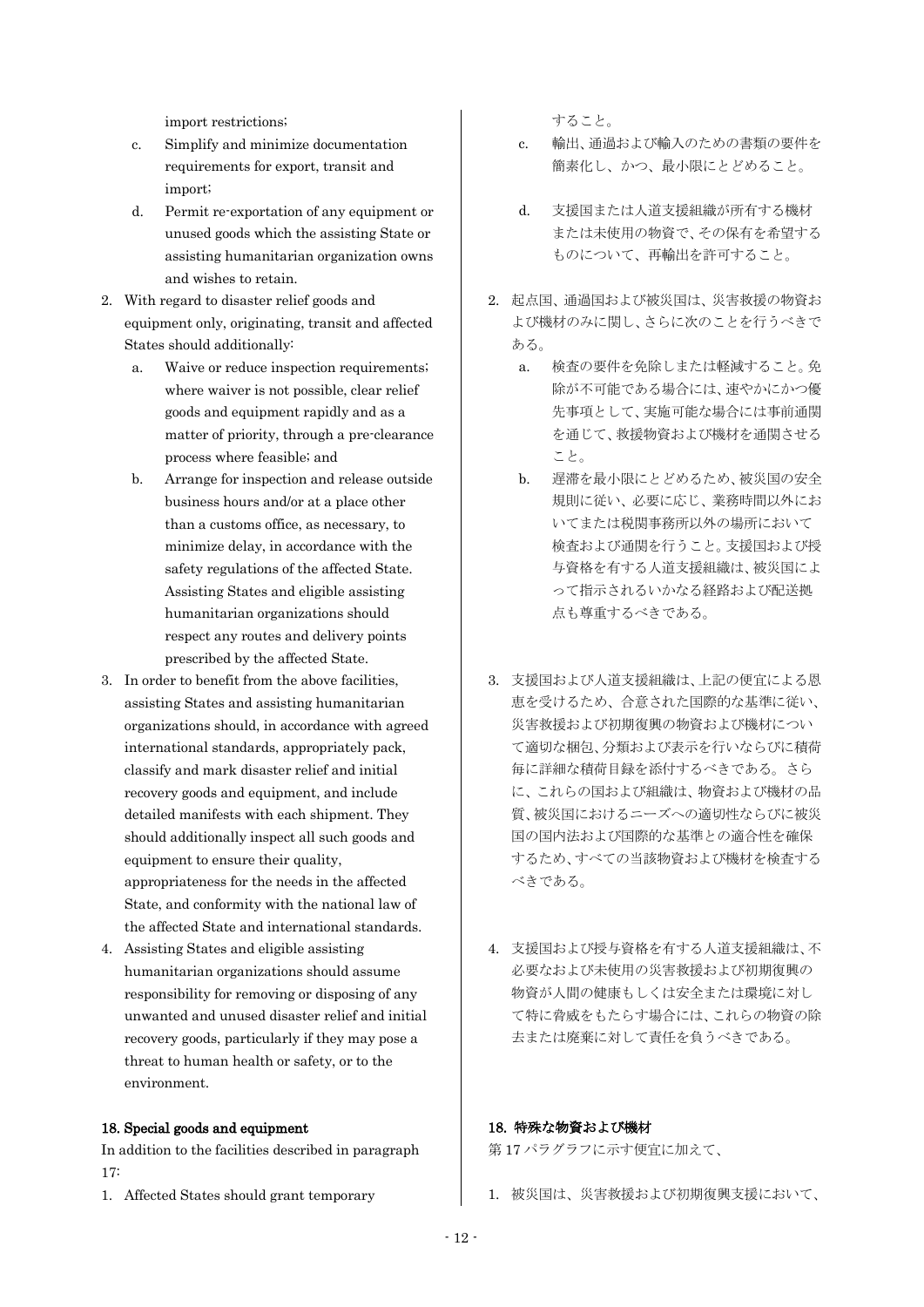recognition to foreign registration and plates with regard to vehicles imported by assisting States and eligible assisting humanitarian organizations or on their behalf in disaster relief and initial recovery assistance.

- 2. Affected States should waive or expedite the granting of any applicable licenses and reduce any other barriers to the use, import or export of telecommunications and information technology equipment by assisting States and assisting humanitarian organizations, or on their behalf, in disaster relief and initial recovery assistance. Without discrimination against or negative impact to domestic relief actors, affected States should also grant (or, where appropriate, encourage other domestic actors to grant) assisting States and eligible assisting humanitarian organizations priority access to bandwidth, frequencies and satellite use for telecommunications and data transfer associated with disaster relief operations.
- 3. Originating, transit and affected States should reduce legal and administrative barriers to the exportation, transit, importation and re-exportation of medications and medical equipment by assisting States and eligible assisting humanitarian organizations, or on their behalf, in disaster relief and initial recovery assistance, to the extent consistent with public safety and international law. Assisting States and eligible assisting humanitarian organizations should take all reasonable steps to ensure the quality, appropriateness and safety of any such medications and equipment and in particular:
	- a. Any medications they import should be approved for use in the originating and affected State;
	- b. Medications they use in their own operations should be:
		- i. transported and maintained in appropriate conditions to ensure their quality and;
		- ii. guarded against misappropriation and abuse.
	- c. Any medications they donate for use by others in the affected State should be:
		- i. at least 12 months from their expiry date upon arrival, unless otherwise

支援国および授与資格を有する人道支援組織によ ってまたはこれらの国および組織のために輸入さ れた輸送機器に関する外国の登録およびナンバー プレートに対して一時的な承認を与えるべきであ る。

- 2. 被災国は、災害救援および初期復興支援において、 支援国および人道支援組織によるまたはこれらの 国および組織のための通信および情報技術の機材 の使用、輸入または輸出について、適用される免許 を免除しまたは迅速に発給し、および、その使用、 輸入または輸出に対するその他の障壁を軽減する べきである。被災国は、国内の救援主体に対して差 別を行いまたは悪影響を及ぼすことなく、支援国お よび授与資格を有する人道支援組織に対し、災害救 援活動に関連する通信およびデータ転送のための 帯域幅、周波数および衛星の使用への優先的なアク セスを与える(または、該当する場合には、その他 の国内の主体に対し、当該アクセスを与えることを 推奨する)べきである。
- 3. 起点国、通過国および被災国は、公衆の安全および 国際法に適合する限り、災害救援および初期復興支 援において、支援国および授与資格を有する人道支 援組織によるまたはこれらの国および組織のため の医薬品および医療機材の輸出、通過、輸入および 再輸出に対する法的および行政上の障壁を軽減す るべきである。支援国および授与資格を有する人道 支援組織は、医薬品および機材の品質、適切性およ び安全性を保持するため、すべての妥当な措置をと るべきである。特に、次の条件が満たされるべきで ある。
	- a. 輸入するあらゆる医薬品は起点国および被 災国において使用が承認されているもので あること。
	- b. 自らの活動で使用する医薬品は、
		- i. 品質を保持するために適切な条件の下 で輸送されおよび保管されること。
		- ii. 横領および乱用から保護されること。
	- c. 被災国において他の者によって使用される ために寄贈するあらゆる医薬品は、
		- i. 受領する当局によって別段の合意がな される場合を除き、到着時に最低 12 ヶ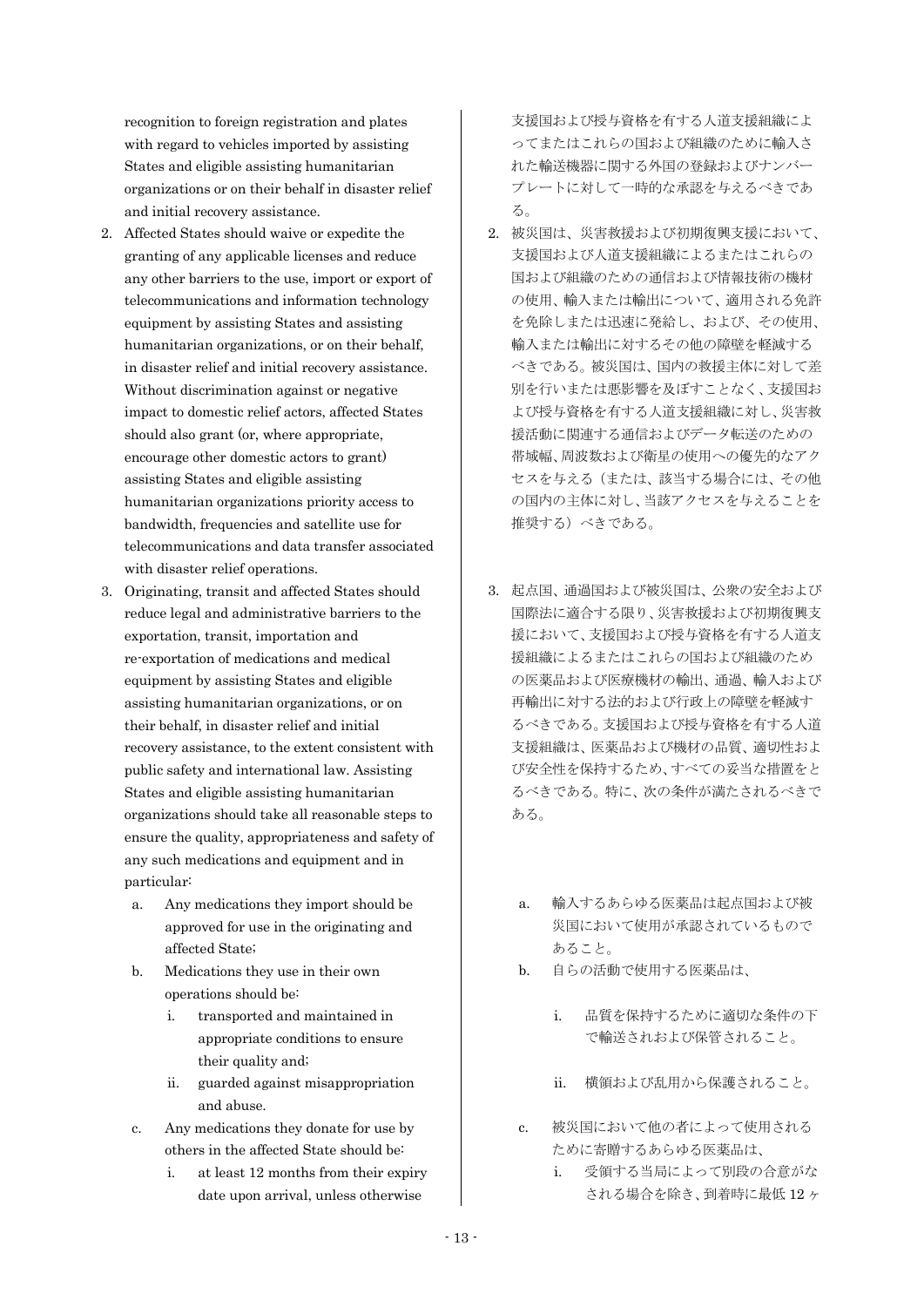agreed by receiving authorities;

- ii. transported and maintained in appropriate conditions to ensure their quality until they reach the affected State; and
- iii. appropriately labelled in a language understood in the affected State with the International Nonproprietary Name or generic name, batch number, dosage form, strength, name of manufacturer, quantity in the container, storage conditions and expiry date.
- 4. Originating, transit and affected States should consider whether normal requirements regarding fumigation and prohibitions and restrictions on food imports and exports by assisting States and eligible assisting humanitarian organizations in disaster relief operations can be modified or reduced.

#### 19. Transport

- 1. Originating, transit and affected States should grant, without undue delay, permission for the speedy passage of land, marine and air vehicles operated by an assisting State or eligible assisting humanitarian organization, or on its behalf, for the purpose of transporting disaster relief or initial recovery assistance and, ideally, waive applicable fees.
- 2. In particular, permission should be granted for overflight, landing and departure of aircraft. Such aircraft should also be authorized to operate within the territory of the affected State as required for the delivery of assistance.
- 3. Any applicable exit, transit and entry visas for the operating personnel of such transport vehicles should be promptly issued.

### 20. Temporary domestic legal status

1. Affected States should grant relevant entities of assisting States and eligible assisting humanitarian organizations, upon entry or as soon as possible thereafter, at least a temporary authorization to legally operate on their territory so as to enjoy the rights, inter alia, to open bank accounts, enter into contracts and leases, acquire and dispose of property and instigate legal proceedings, for the purpose of providing

月間の有効期限があること。

- ii. 被災国に到着するまでに品質を保持す るために適切な条件の下で輸送されお よび保管されること。
- iii. 国際一般名または一般名、製品番号、 投与形態、強度、製造者名、梱包内の 数量、保管条件および有効期限ととも に、被災国において理解される言語で 適切に表示されていること。
- 4. 起点国、通過国および被災国は、燻蒸および禁止事 項ならびに災害救援活動における支援国および授 与資格を有する人道支援組織による食糧の輸入お よび輸出の制限に関する通常の要件について、変更 しまたは軽減することが可能か否かを検討するべ きである。

### 19. 輸送

- 1. 起点国、通過国および被災国は、災害救援または初 期復興支援を輸送する目的で、支援国もしくは授与 資格を有する人道支援組織によってまたはこれら の国もしくは組織のために運行される陸上、海上お よび航空の輸送機器の速やかな通過に対し、遅滞す ることなく許可を与え、および、理想的には適用さ れる手数料を免除するべきである。
- 2. 特に、航空機の上空飛行、着陸および離陸に対して 許可が与えられるべきである。航空機は、また、支 援の配送の必要に応じ、被災国の領域内における運 行を許可されるべきである。
- 3. 輸送機器を運行するための要員に対して適用され る出国、通過および入国査証は、速やかに発給され るべきである。

#### 20. 一時的な国内の法的地位

1. 被災国は、支援国および授与資格を有する人道支援 組織の関連する主体に対し、入国時または入国直後 に、災害救援および初期復興支援を提供するための 諸権利(特に、銀行口座の開設、契約および賃貸の 締結、財産の取得および処分ならびに法的手続に関 する権利)を享受するため、少なくとも、被災国の 領域において合法的に活動を行うための一時的な 許可を与えるべきである。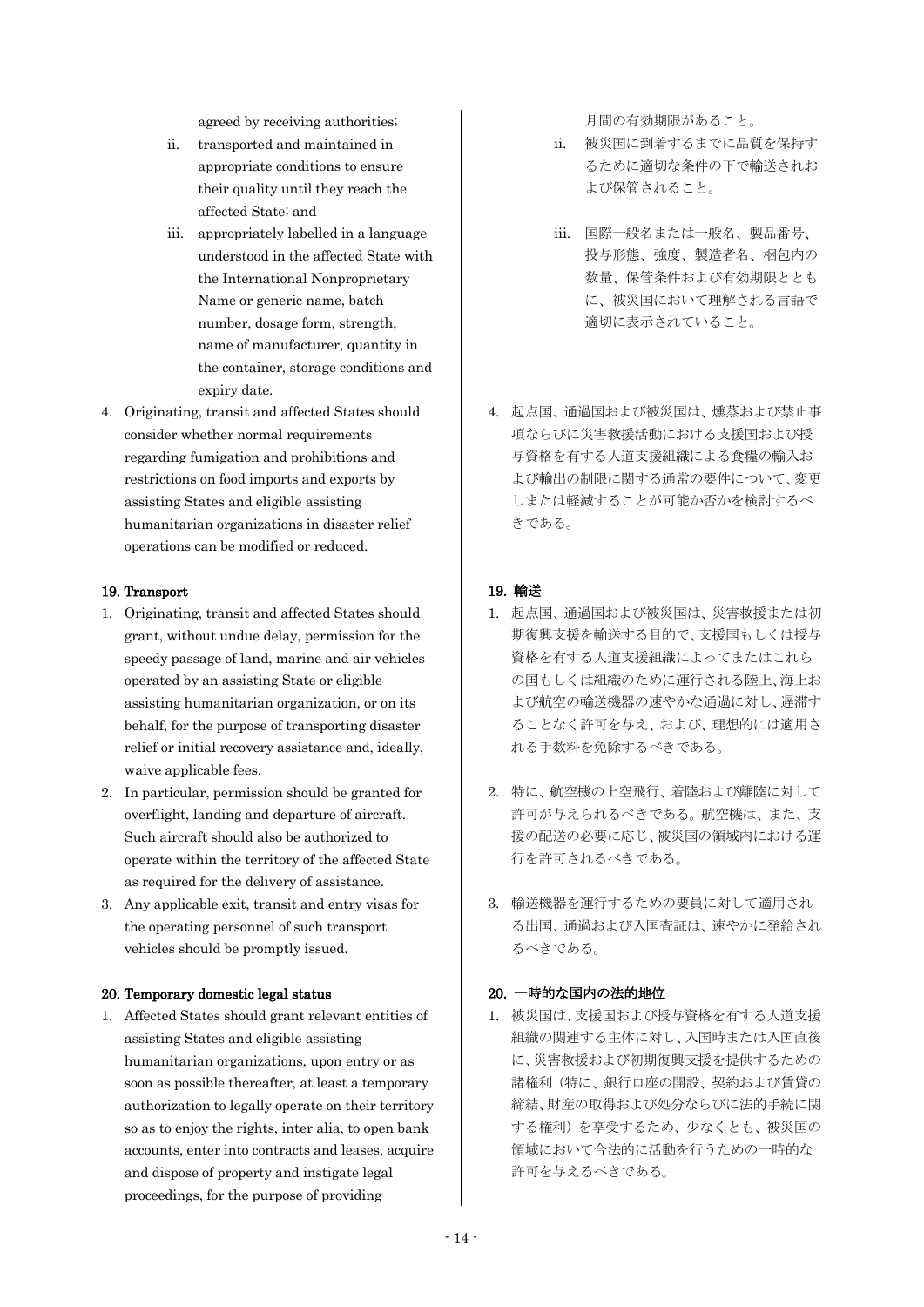disaster relief and initial recovery assistance.

- 2. Assisting States and eligible assisting humanitarian organizations should also be granted the right to freely bring the necessary funds and currencies in or out of the country through legal means and to obtain legal exchange rates in connection with their disaster relief or initial recovery assistance.
- 3. Affected States should allow assisting States and eligible assisting humanitarian organizations to legally hire and terminate the contracts of local personnel.

#### 21. Taxation

Affected States should provide exemptions to assisting States and eligible assisting humanitarian organizations from value-added and other taxes or duties directly associated with disaster relief and initial recovery assistance.

#### 22. Security

Affected States should take appropriate measures to address the safety and security of disaster relief and initial recovery personnel of assisting States and eligible assisting humanitarian organizations and of the premises, facilities, means of transport, equipment and goods used in connection with their disaster relief or initial recovery assistance. Assisting States and assisting humanitarian organizations should also take appropriate steps in their own planning and operations to mitigate security risks.

#### 23. Extended hours

Affected States should endeavour to ensure, when necessary, that State-operated offices and services essential to the timely delivery of international disaster relief function outside of normal business hours.

### 24. Costs

1. The costs of providing international disaster relief or initial recovery assistance pursuant to these Guidelines should normally be borne by the assisting State or assisting humanitarian organization. However, assisting States may agree in advance with the affected State for the reimbursement of certain costs and fees, or for the temporary loan of equipment.

- 2. また、支援国および授与資格を有する人道支援組織 に対し、自らの災害救援または初期復興支援に関連 し、合法的な手段により必要な資金および通貨を国 に自由に持ち込みまたは国から自由に持ち出す権 利ならびに法定為替レートを得る権利が与えられ るべきである。
- 3. 被災国は、支援国および授与資格を有する人道支援 組織が現地要員の雇用および契約の終了を合法的 に行うことを可能とするべきである。

#### 21. 課税

被災国は、支援国および授与資格を有する人道支援組 織に対し、災害救援および初期復興支援に直接関連す る付加価値税およびその他の税または関税を免除する べきである。

#### 22. 安全確保

被災国は、支援国および授与資格を有する人道支援組 織の災害救援および初期復興の要員の安全および安全 確保ならびにこれらの国および組織による災害救援ま たは初期復興支援に関連して使用される敷地、施設、 輸送手段、機材および物資の安全および安全確保につ いて、これらに対処するための適切な措置をとるべき である。支援国および人道支援組織は、また、安全確 保上の危険性を軽減するため、自らの計画および活動 において適切な措置をとるべきである。

#### 23. 時間延長

被災国は、必要な場合には、国が運営する事務所およ びサービスで、国際災害救援の適時の配送に不可欠な ものについて、通常の業務時間外において機能するこ とを確保するよう努めるべきである。

### 24. 経費

1. 本ガイドラインに基づき国際的な災害救援または 初期復興支援を提供する経費は、通常は支援国また は人道支援組織によって負担されるべきである。た だし、支援国は、一部の経費および手数料の返還ま たは機材の一時的な貸与について、被災国との間で 事前に合意してもよい。